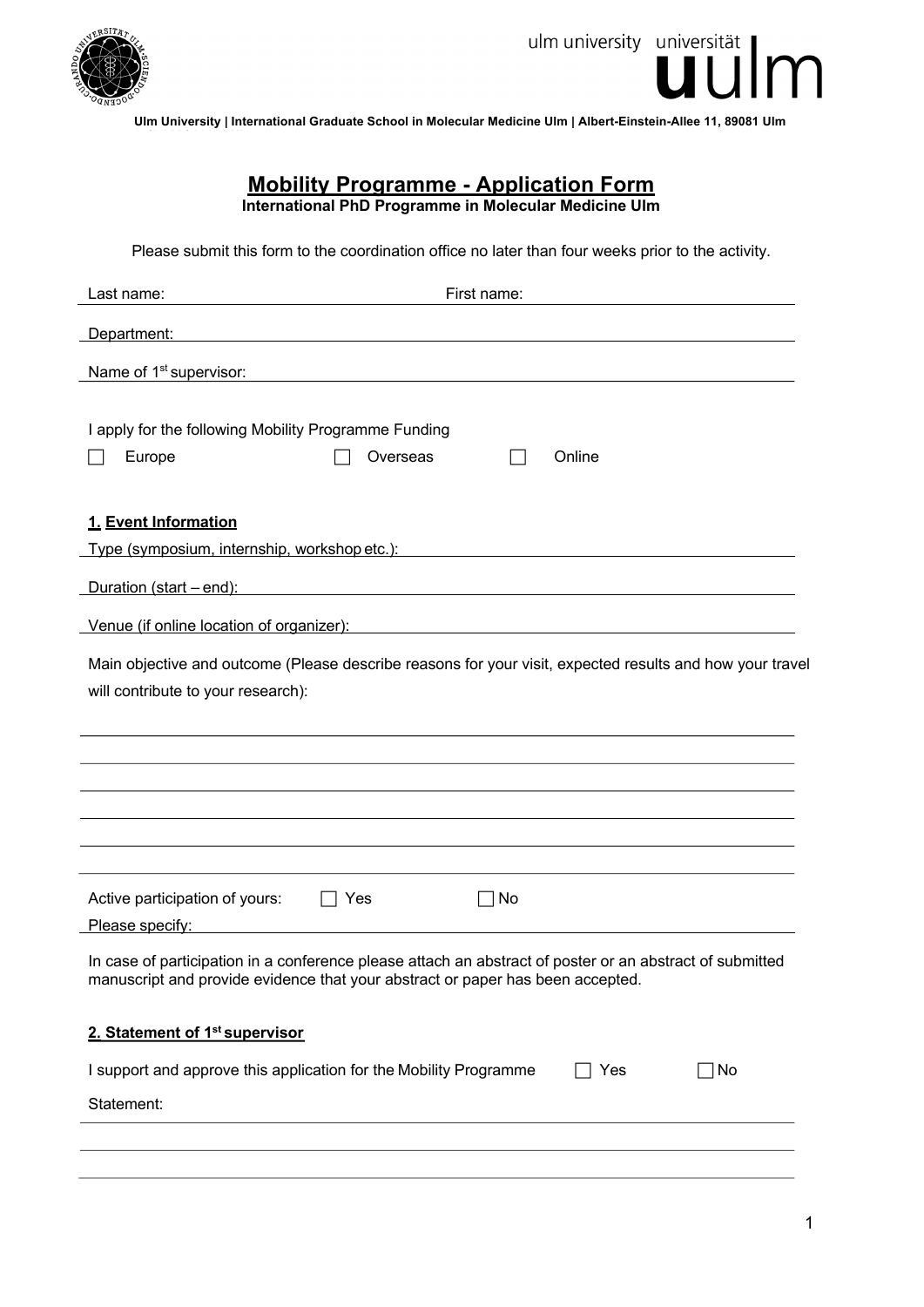

## ulm university universität

**Ulm University | International Graduate School in Molecular Medicine Ulm | Albert-Einstein-Allee 11, 89081 Ulm**

Date: Signature: Signature: Signature: Signature: Signature: Signature: Signature: Signature: Signature: Signature: Signature: Signature: Signature: Signature: Signature: Signature: Signature: Signature: Signature: Signatu

#### **3. Estimated Budget**

#### **Please do not indicate costs for meals. This will be automatically covered by a daily allowance.**

| Start of journey on                | End of journey on |   |
|------------------------------------|-------------------|---|
| Travel expenses:                   |                   | € |
| Accommodation:                     |                   | € |
| Total number of hotel nights:      |                   |   |
| Registration/course fees:          | €                 |   |
| Other expenses (Please specify):   | €                 |   |
| Total amount you are applying for: | €                 |   |

I hereby certify that all statements and representations are true and accurate to the best of my knowledge.

Date: Date: Signature of applicant:

The Coordination office informs all applicants about the outcome of their submission by email. In case of a positive result you are required to submit a written report (approx. 1 page) after your return.

| <b>FOR OFFICE USE ONLY</b>                       |            |  |
|--------------------------------------------------|------------|--|
| Decision of the coordination office:             |            |  |
| The coordination office accepts the application. |            |  |
| The coordination office rejects the application. |            |  |
| Date:                                            | Signature: |  |
| Decision of the Directors' board:                |            |  |
| The Directors' Board accepts the application.    |            |  |
| The Directors' Board rejects the application.    |            |  |
| Date:                                            | Signature: |  |